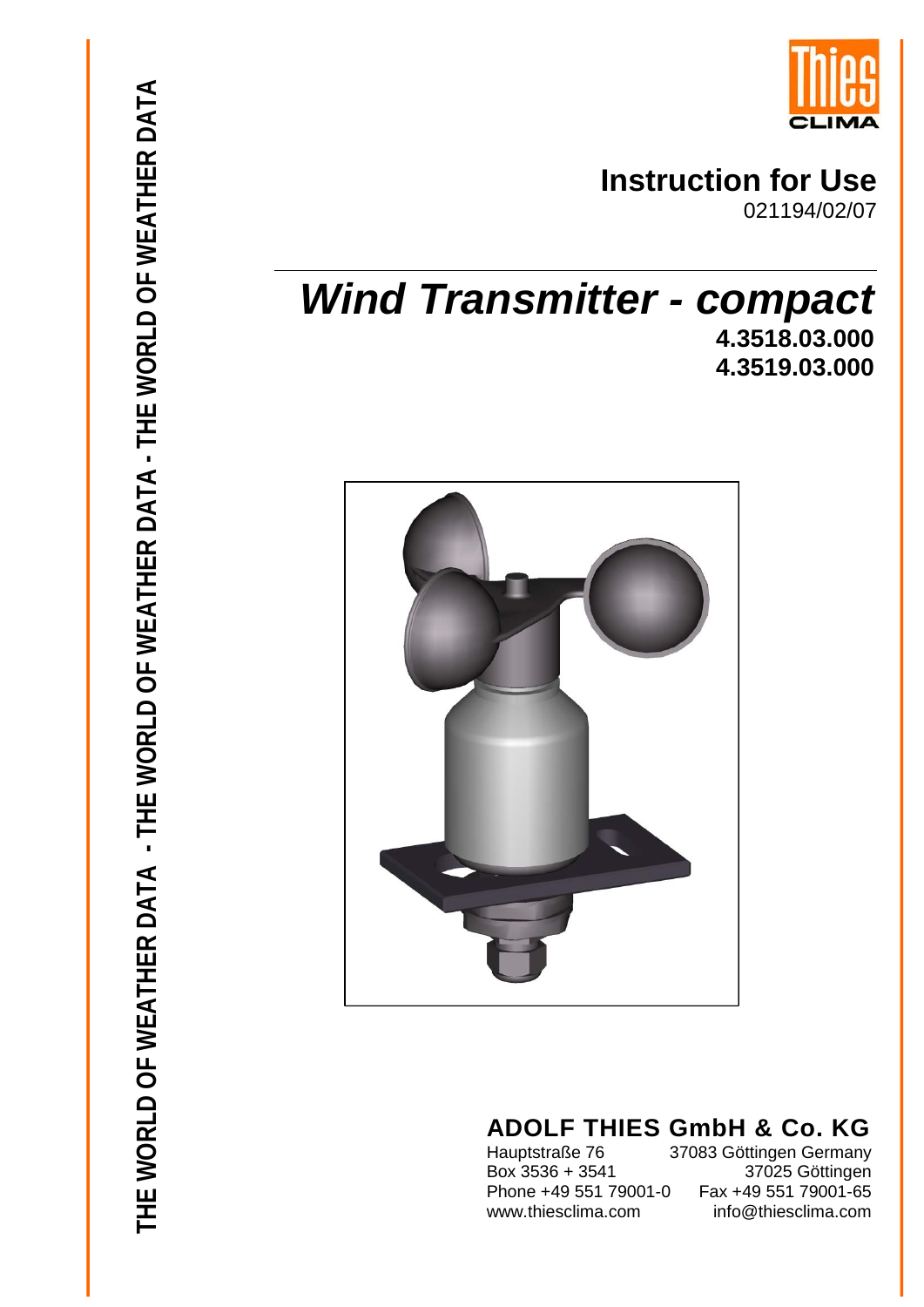#### **Safety Instructions**

- Before operating with or at the device/product, read through the operating instructions. This manual contains instructions which should be followed on mounting, start-up, and operation. A non-observance might cause:
	- failure of important functions
	- endangerment of persons by electrical or mechanical effect
	- damage to objects
- Mounting, electrical connection and wiring of the device/product must be carried out only by a qualified technician who is familiar with and observes the engineering regulations, provisions and standards applicable in each case.
- Repairs and maintenance may only be carried out by trained staff or **Adolf Thies GmbH & Co. KG**. Only components and spare parts supplied and/or recommended by **Adolf Thies GmbH & Co. KG** should be used for repairs.
- Electrical devices/products must be mounted and wired only in a voltage-free state.
- **Adolf Thies GmbH & Co KG** guarantees proper functioning of the device/products provided that no modifications have been made to the mechanics, electronics or software, and that the following points are observed:
- All information, warnings and instructions for use included in these operating instructions must be taken into account and observed as this is essential to ensure trouble-free operation and a safe condition of the measuring system / device / product.
- The device / product is designed for a specific application as described in these operating instructions.
- The device / product should be operated with the accessories and consumables supplied and/or recommended by **Adolf Thies GmbH & Co KG** .
- Recommendation: As it is possible that each measuring system / device / product may, under certain conditions, and in rare cases, may also output erroneous measuring values, it is recommended using redundant systems with plausibility checks for **security-relevant applications**.

#### **Environment**

- As a longstanding manufacturer of sensors Adolf Thies GmbH & Co KG is committed to the objectives of environmental protection and is therefore willing to take back all supplied products governed by the provisions of "*ElektroG*" (German Electrical and Electronic Equipment Act) and to perform environmentally compatible disposal and recycling. We are prepared to take back all Thies products concerned free of charge if returned to Thies by our customers carriage-paid.
- Make sure you retain packaging for storage or transport of products. Should packaging however no longer be required, please arrange for recycling as the packaging materials are designed to be recycled.

#### **Documentation**

- © Copyright **Adolf Thies GmbH & Co KG**, Göttingen / Germany
- Although these operating instruction has been drawn up with due care, **Adolf Thies GmbH & Co KG** can accept no liability whatsoever for any technical and typographical errors or omissions in this document that might remain.
- We can accept no liability whatsoever for any losses arising from the information contained in this document.
- Subject to modification in terms of content.
- The device / product should not be passed on without the/these operating instructions.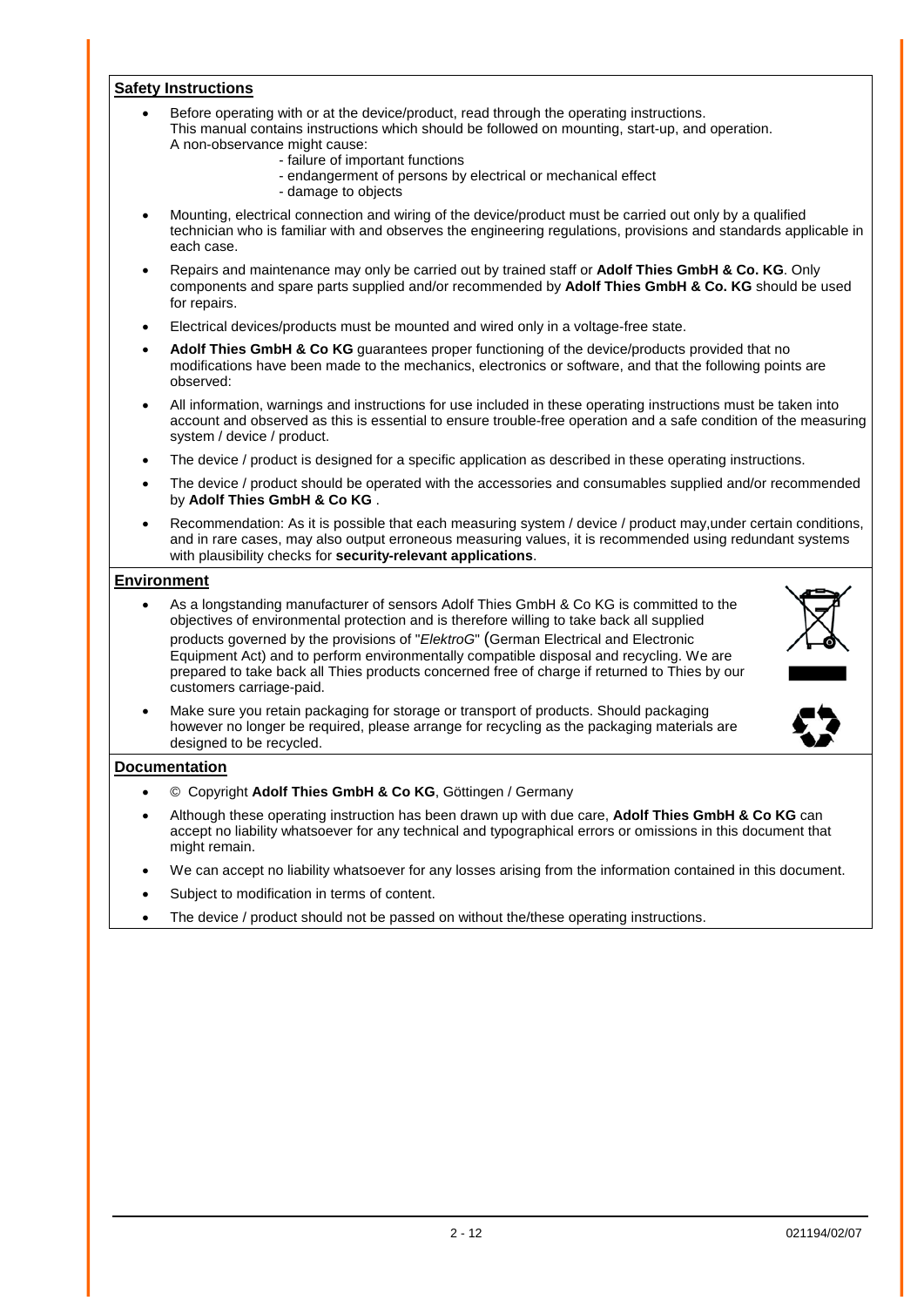### **Contents**

| $\mathbf{1}$   |     |  |
|----------------|-----|--|
| $\overline{2}$ |     |  |
| 3              |     |  |
| $\overline{4}$ |     |  |
| $5 -$          | 5.1 |  |
| 6              |     |  |
| $\overline{7}$ |     |  |
| 8              |     |  |
| 9              |     |  |
| 10             |     |  |

### **Figure**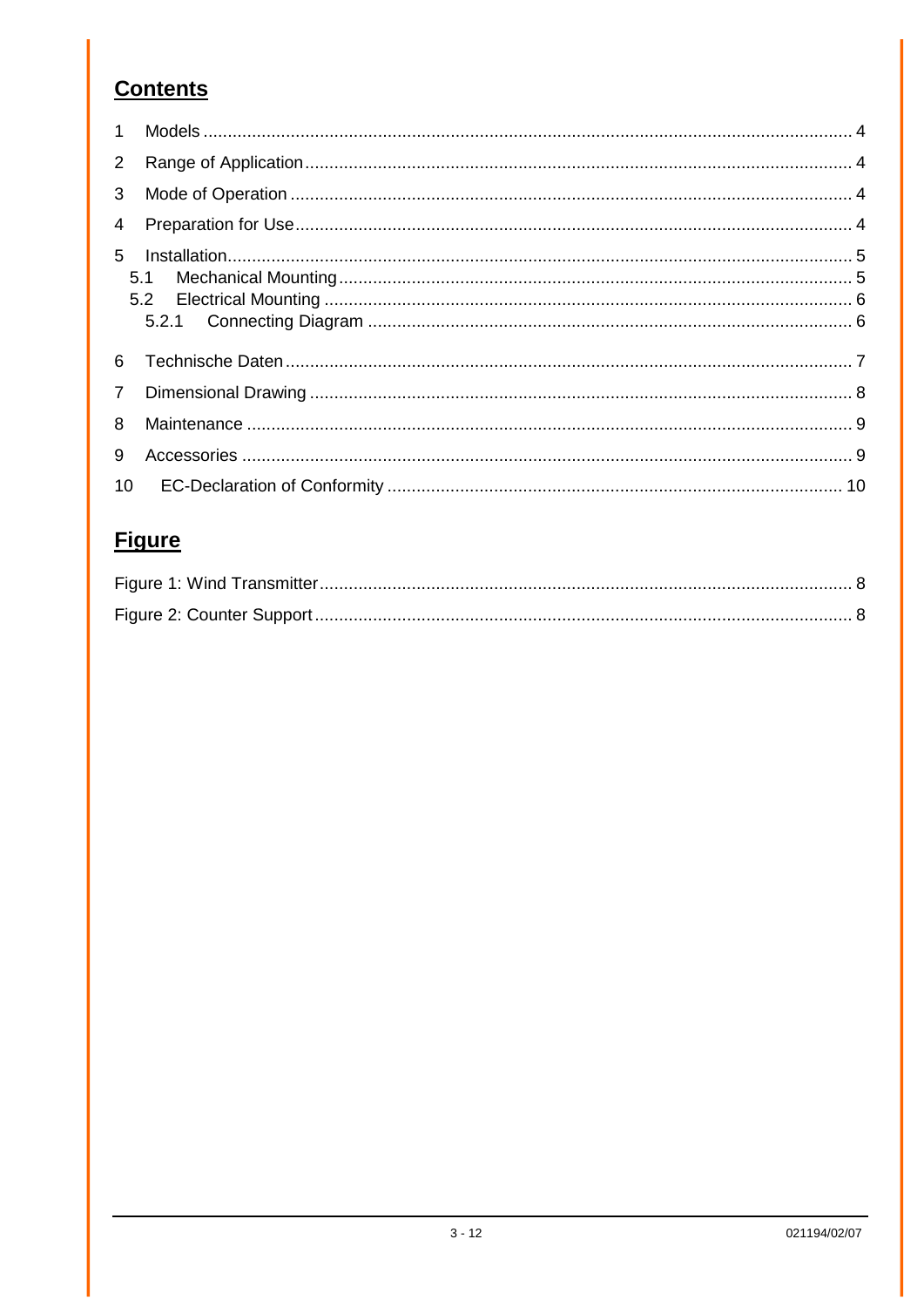### <span id="page-3-0"></span>**1 Models**

| Order - No.                           |                                                              | Elect. Output   Meas. range   Heating power   Connection |                                           |
|---------------------------------------|--------------------------------------------------------------|----------------------------------------------------------|-------------------------------------------|
| <sup>'</sup> 4.3518.03.000 ∣2  573 Hz | $\vert 0.5 \ldots 50 \vert m/s \vert \vert 20 \vert W \vert$ |                                                          | 5 m cable LiYCY 5 x 0.25 mm <sup>2</sup>  |
| 4.3519.03.000 2  630 Hz               | $0.550$ m/s                                                  | 120 W                                                    | 12 m cable LiYCY 5 x 0.25 mm <sup>2</sup> |

Lieferumfang:

- Wind Transmitter

- Counter Support

- Instruction

## <span id="page-3-1"></span>**2 Range of Application**

The wind transmitter detects the horizontal wind speed. The measured values are available at the output as frequency, proportional to the wind speed, to control for instance wind power plant. An electronically-regulated heating system has been installed in some models (see chapter 1) for winter time use, in order to prevent the ball-bearing and the external rotation parts from freezing.

### <span id="page-3-2"></span>**3 Mode of Operation**

The cup star (in ball bearing) is set into rotation by the wind. An opto-electronic speed scanning produces a frequency, which is, proportional to the wind speed, available as output signal. The outer parts of the instrument are made of corrosion-resistant materials. Labyrinth gaskets protect the parts inside the instrument against precipitations.

## <span id="page-3-3"></span>**4 Preparation for Use**

In order to obtain comparable values when determining the surface wind, measurements should be taken at a height of 10 meters over an even area with no obstacles. An area with no obstacles means that the distance between the wind direction transmitter and an obstacle should be at least 10 times the height of the obstacle (s. VDI 3786). If it is not possible to fulfil this condition then the wind direction transmitter should be set up a height where local obstacles do not influence the measured values to any significant extent (approx. 6-10 m above the obstacle). The wind direction transmitter should be set up in the centre of flat roofs and not on the edge in order to avoid any preferential directions.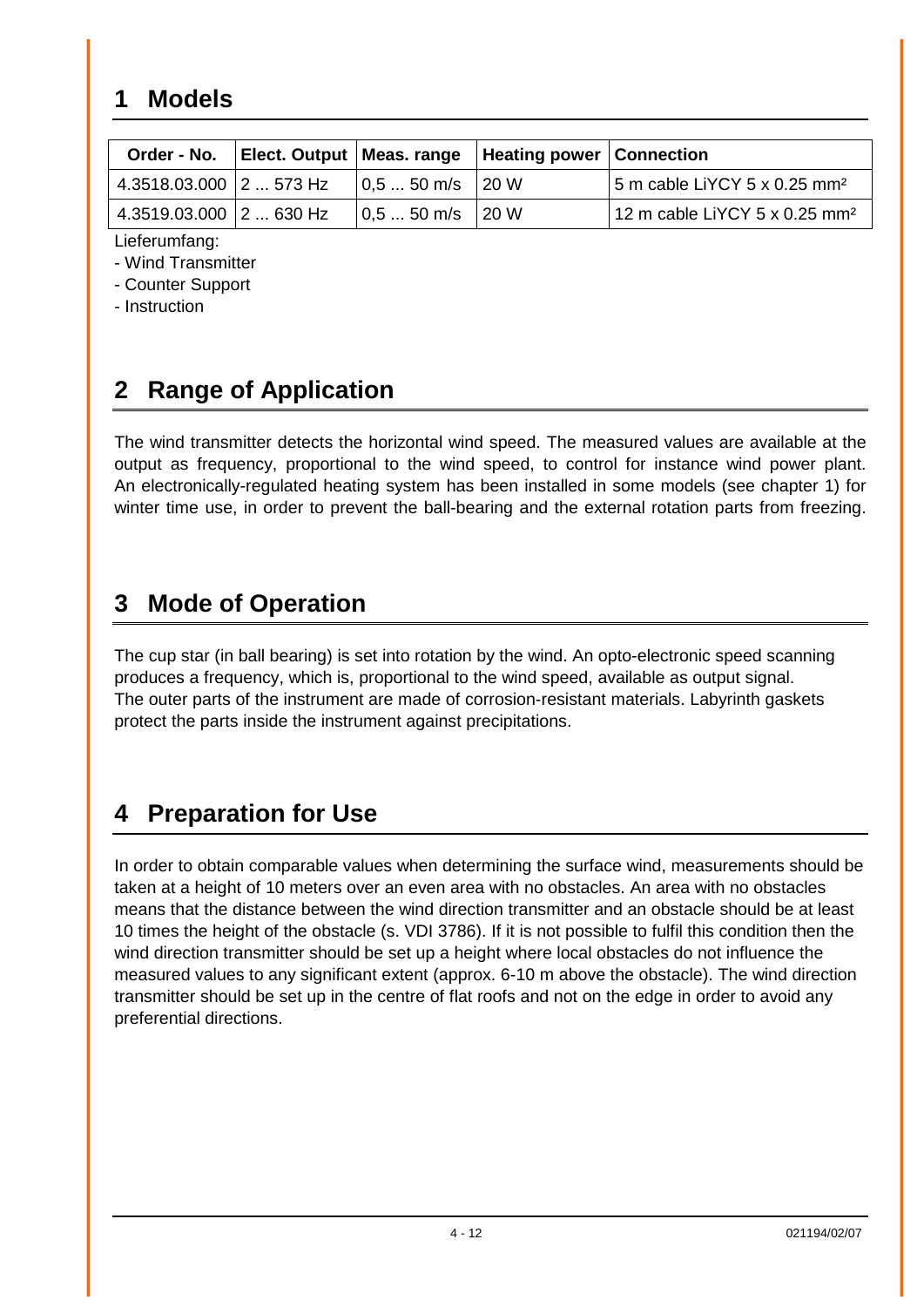### <span id="page-4-0"></span>**5 Installation**

#### *Attention:*

*Storing, mounting and operation under weather conditions is permissible only in vertical position, as otherwise water can get into the instrument.*

### *Remark:*

*When using fastening adapters (angle, traverses, etc.) please take a possible effect by turbulences into consideration.*

### *Attention:*

*The device may only be supplied with a power supply of the "Class , 2, limited power".* 

### <span id="page-4-1"></span>**5.1 Mechanical Mounting**

#### 4.3518.03.000 4.3519.03.000

Mounting can be carried out, for ex. on a traverse with a bore hole of  $\varnothing$  29 mm. In doing so, the counter bracket shall be put above the hexagon of the sensor in a way, so that it cannot turn out of position. Both parts are put together into one bore hole, and are screwed tight by means of the counter nuts. Thereby, an additional screw can be mounted through the slot of the counter bracket in order to prevent the sensor from turning our of position.

The connecting cable or the connector is guided through the boring, and the wind transmitter is fixed with a hexagon nut (WO 36).

#### **Caution:** *The Hexagon nuts must be tightened to 6 Nm.*

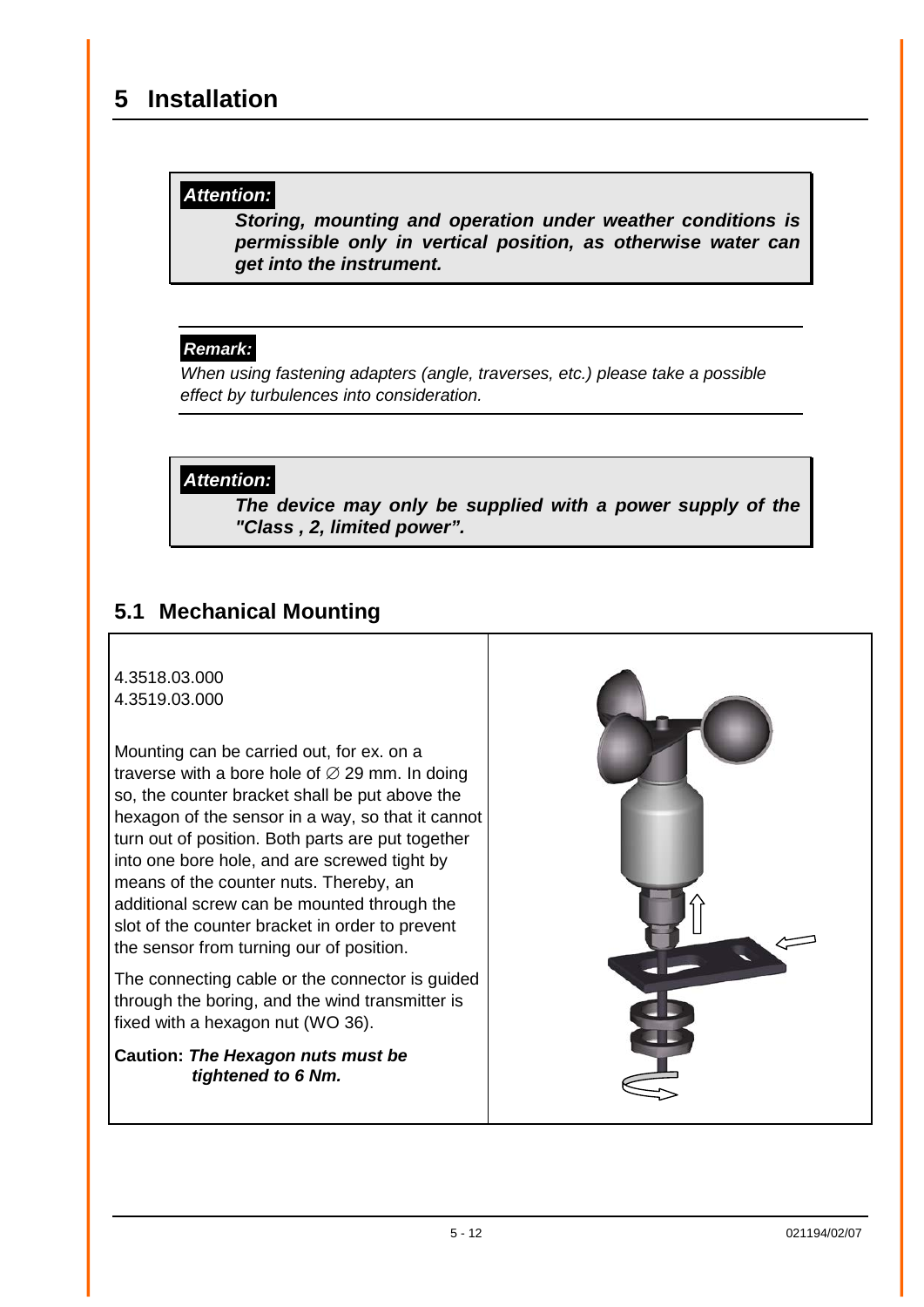### <span id="page-5-0"></span>**5.2 Electrical Mounting**

For electrical connection please refer to the connecting diagram.

#### <span id="page-5-1"></span>**5.2.1 Connecting Diagram**

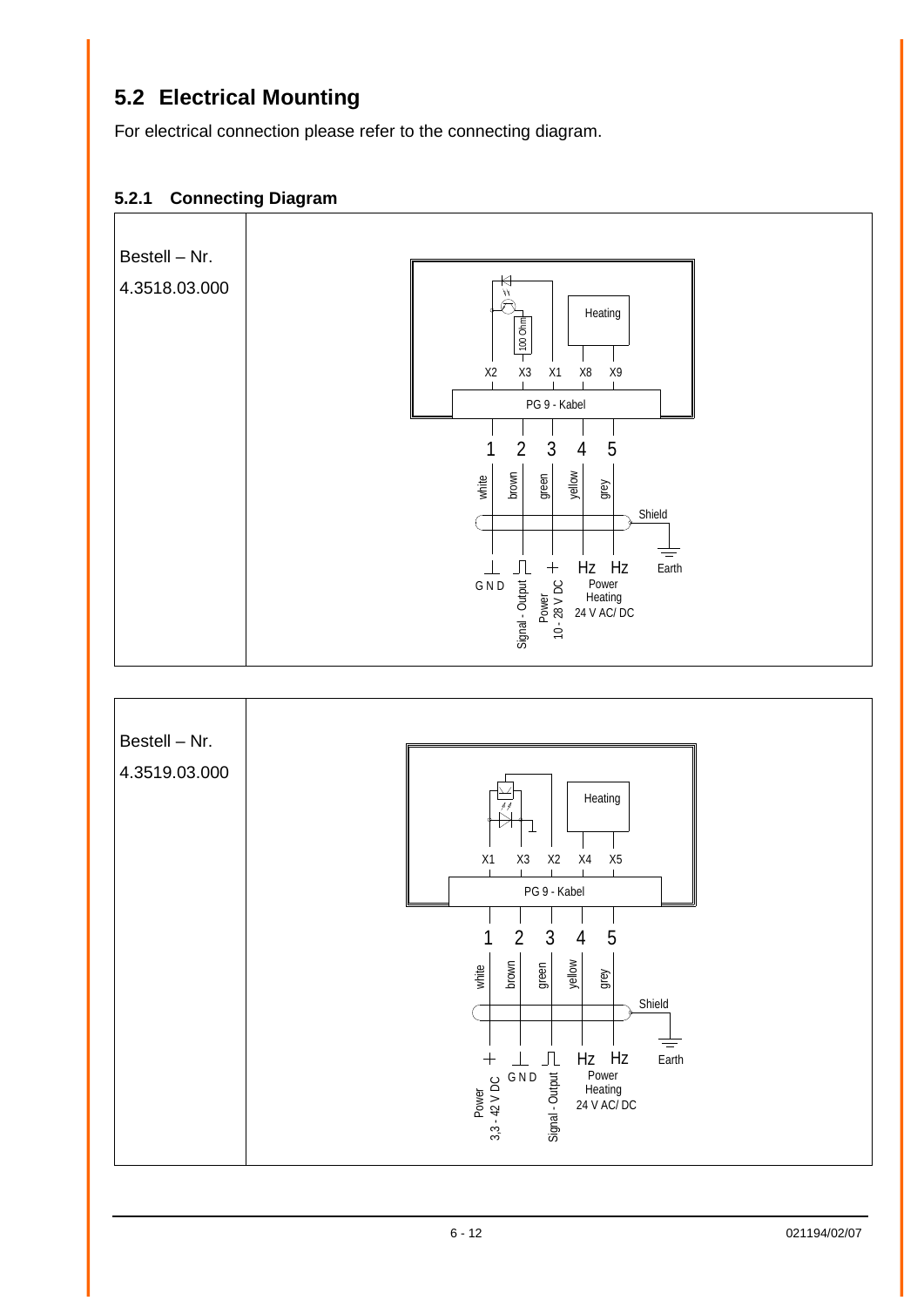# <span id="page-6-0"></span>**6 Technische Daten**

|                                          | Windtransmitter                                         | Windtransmitter                                         |  |  |
|------------------------------------------|---------------------------------------------------------|---------------------------------------------------------|--|--|
|                                          | 4.3518<br>open collector sink                           | 4.3519<br>low power                                     |  |  |
| <b>Measuring Range</b>                   | $0, 550$ m/s                                            | $0, 550$ m/s                                            |  |  |
| <b>Starting velocity</b>                 | $0.5$ m/s                                               | $0,5$ m/s                                               |  |  |
| Accuracy                                 | $\pm$ 0.5 m/s or $\pm$ 3 % of                           | $\pm$ 0.5 m/s or $\pm$ 3 % of                           |  |  |
|                                          | measuring value                                         | measuring value                                         |  |  |
| Delay distance                           | <3,5 m (DIN ISO17713-1)                                 | <3,5 m (DIN ISO17713-1)                                 |  |  |
| Measuring principle                      | opto-electronic (slotted disc)                          | opto-electronic (slotted disc)                          |  |  |
| Electrical output:                       | 2573 Hz                                                 | 2630 Hz                                                 |  |  |
| Pulse form                               | rectangle                                               | rectangle                                               |  |  |
|                                          | Resolution   10 pulses / revolution                     | 11 pulses / revolution                                  |  |  |
|                                          | Characteristic $\vert 0.5 \text{ m/s} = 2 \text{ Hz}$ ; | $0,5$ m/s = 2 Hz;                                       |  |  |
|                                          | $50 \text{ m/s} = 573 \text{ Hz}$                       | $50 \text{ m/s} = 630 \text{ Hz}$                       |  |  |
|                                          | $V$ [m/s] = 0,08669 • f [Hz] + 0,32<br>(see Diagram 1)  | $V$ [m/s] = 0,07881 • f [Hz] + 0,32<br>(see Diagram 2)  |  |  |
| Amplitude                                | $U_{\text{max}} \leq 30$ V                              | $= V_{cc}$ , max. 15V                                   |  |  |
| Signal output load                       | max. 100 mA                                             | $R > 1K\Omega$ (output with 220 $\Omega$ in<br>seria)   |  |  |
|                                          |                                                         | C < 200nF (corresponds to<1Km<br>of instr.cable)        |  |  |
| <b>Electrical supply for Electronics</b> |                                                         |                                                         |  |  |
| $(V_{cc}$                                | U: 10 - 28 V DC                                         | U: $3,342$ V DC                                         |  |  |
| Current consumption                      | l:20mA                                                  | $l : < 1$ mA                                            |  |  |
| Electrical supply for heating            |                                                         |                                                         |  |  |
| 4.351x.00.xx0                            |                                                         |                                                         |  |  |
|                                          | U: 24 V AC/DC, 4565Hz                                   | U: 24 V AC/DC, 4565Hz                                   |  |  |
|                                          | P: max. 20 W                                            | P: max. 20 W                                            |  |  |
|                                          | 1:0,83 A                                                | I: 0,83 A                                               |  |  |
| 4.3519.40.000                            |                                                         | U. 24 V AC/DC, 4565Hz<br>P: max. 60W                    |  |  |
|                                          |                                                         | 1: 2,5A                                                 |  |  |
| Ambient temperature                      | $-40 °C+70 °C$                                          | $-40 °C+70 °C$                                          |  |  |
| Survival speed                           | maximally 80 m/s, 30 minutes                            | maximally 80 m/s, 30 minutes                            |  |  |
| Connection                               | See model                                               | See model                                               |  |  |
| <b>Dimensions</b>                        | See dimensional drawing                                 | See dimensional drawing                                 |  |  |
| Mounting                                 | For ex. Onto a mast tube with                           | For ex. Onto a mast tube with                           |  |  |
|                                          | boring thread Pg 21 or boring $\varnothing$             | boring thread Pg 21 or boring $\varnothing$             |  |  |
|                                          | 29 mm                                                   | 29 mm                                                   |  |  |
| Protection                               | IP 55                                                   | IP 55                                                   |  |  |
| Weight                                   | $0.40 - 0.75$ kg depending on                           | $0.40 - 0.75$ kg depending on                           |  |  |
|                                          | model                                                   | model                                                   |  |  |
| Material                                 |                                                         |                                                         |  |  |
| Housing<br>Cupstar                       | Aluminium (AlMgSi1)<br>Synthetic, with fibre glass (PC- | Aluminium (AlMgSi1)<br>Synthetic, with fibre glass (PC- |  |  |
|                                          | GF10)                                                   | GF10)                                                   |  |  |
| <b>Bottom</b>                            | Synthetic (POM H2320)                                   | Synthetic (POM H2320)                                   |  |  |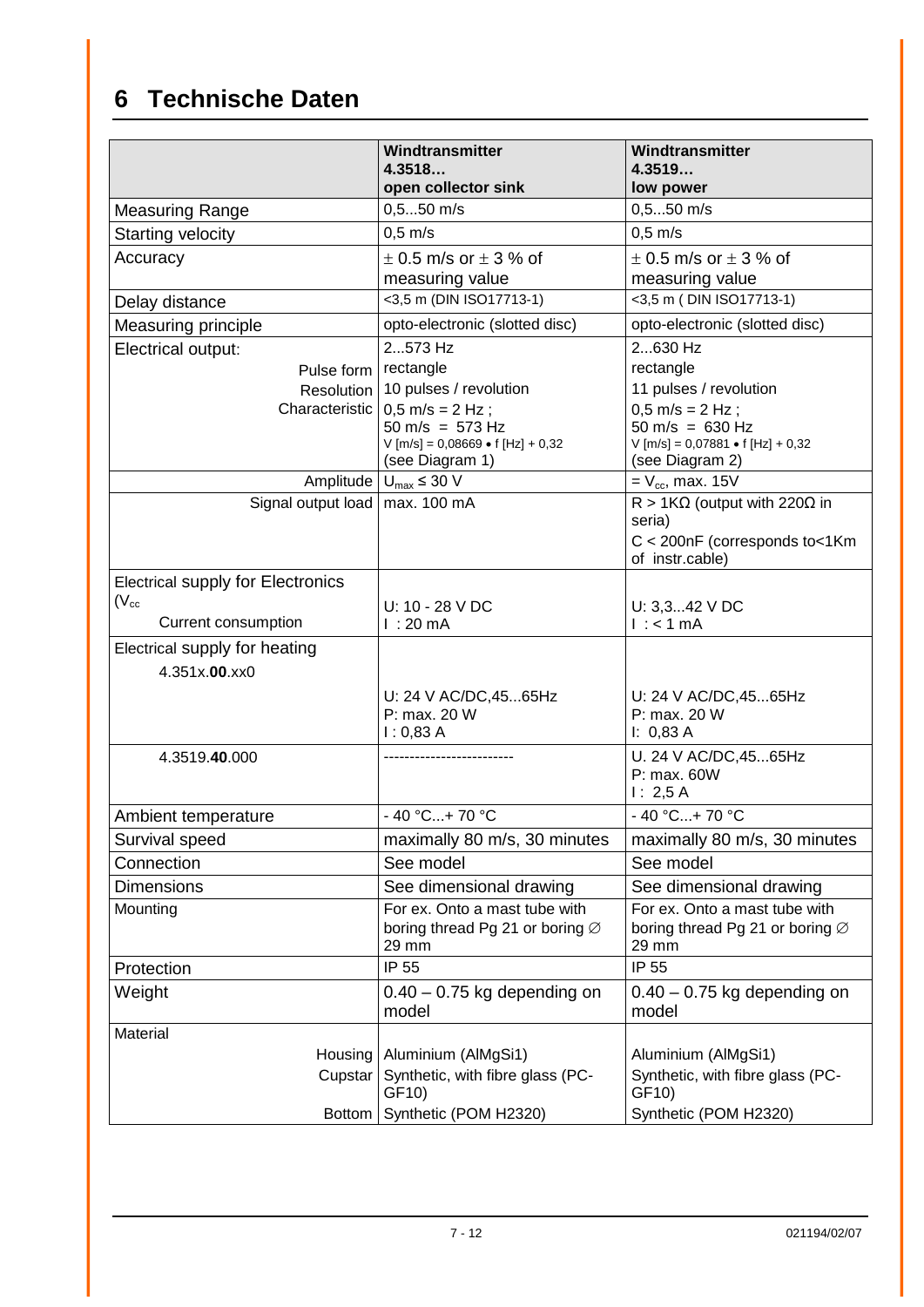# <span id="page-7-0"></span>**7 Dimensional Drawing**





<span id="page-7-1"></span>

<span id="page-7-2"></span>**Figure 2: Counter Support**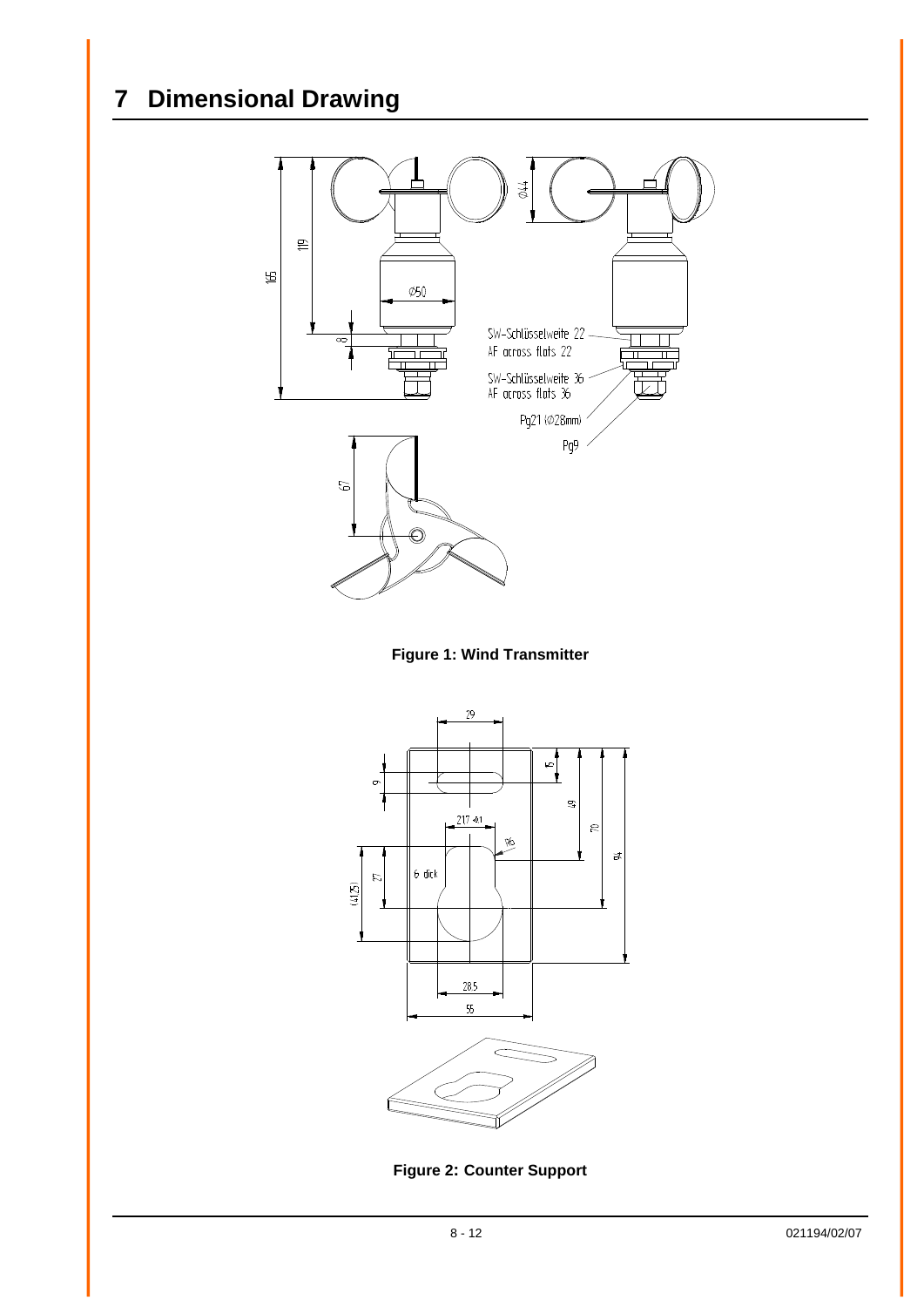### <span id="page-8-0"></span>**8 Maintenance**

After proper mounting the instrument works maintenance free.

Heavy pollution can clog up the slit between the rotating and the stationary parts of the wind transmitter. This slit must be kept clean.

#### **Cleaning**

For the cleaning of the device should use a damp cloth without chemical cleaning agents are used

### <span id="page-8-1"></span>**9 Accessories**

For the wind transmitter the following accessories are available:

| <b>Traverse</b>                               | 4.3171.30.000 | Clamping range: $\varnothing$ 48  102 mm |  |  |
|-----------------------------------------------|---------------|------------------------------------------|--|--|
| For mounting the wind                         | 4.3171.31.000 | Clamping range: Ø 116  200 mm            |  |  |
| transmitter and wind<br>direction transmitter |               | Sensor distance: 0,8 m                   |  |  |
| compact jointly onto a mast.                  |               | Material: Aluminium                      |  |  |
| Traverse, short                               | 4.3171.40.000 | Clamping range: $\varnothing$ 48  102 mm |  |  |
| For mounting the wind                         | 4.3171.41.000 | Clamping range: Ø 116  200 mm            |  |  |
| transmitter compact onto a<br>mast.           |               | Length: $0,4$ m                          |  |  |
|                                               |               | Material: Aluminium                      |  |  |
| <b>Lightning Rod</b>                          | 506351        | Length: $0,56$ m                         |  |  |
| For mounting onto the a/m<br>traverse         |               | Material: stainless steel                |  |  |

Other accessories such as cables, power supply units, masts as well as additional mast- or system-constructions on request.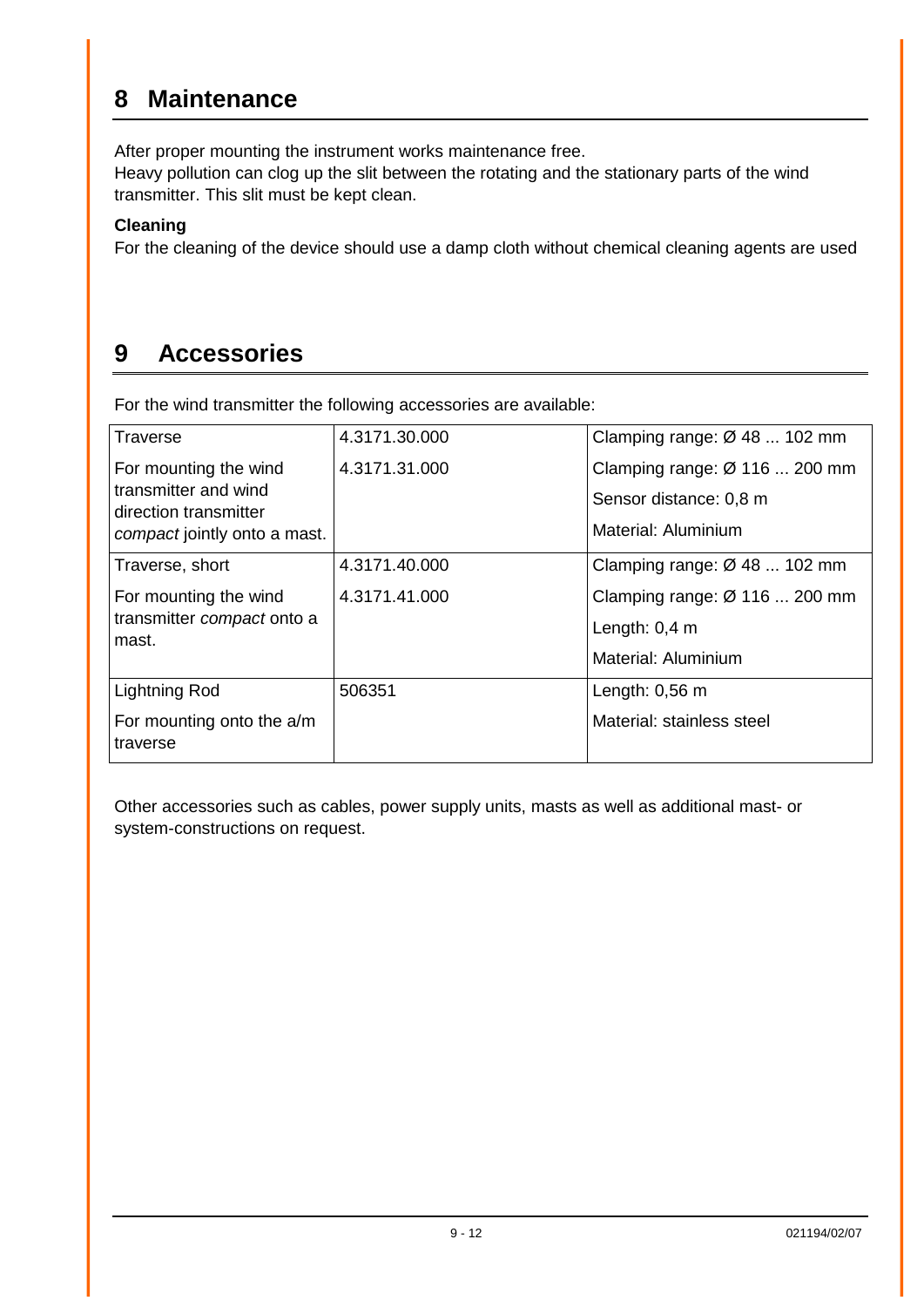# <span id="page-9-0"></span>**10 EC-Declaration of Conformity**

| Document-No.: 001227<br>Month: 06 Year: 08                                                                                                                                                                                  |                                                                                                                                                                                                                                |                                                                                                                              |                                                                                                                                                                                                                                  |  |                                                                                   |                                                                                   |
|-----------------------------------------------------------------------------------------------------------------------------------------------------------------------------------------------------------------------------|--------------------------------------------------------------------------------------------------------------------------------------------------------------------------------------------------------------------------------|------------------------------------------------------------------------------------------------------------------------------|----------------------------------------------------------------------------------------------------------------------------------------------------------------------------------------------------------------------------------|--|-----------------------------------------------------------------------------------|-----------------------------------------------------------------------------------|
| Manufacturer: ADOLF THIES GmbH & Co. KG<br>Hauptstr. 76<br>D-37083 Göttingen<br>Tel.: (0551) 79001-0<br>Fax: (0551) 79001-65<br>email: Info@ThiesClima.com                                                                  |                                                                                                                                                                                                                                |                                                                                                                              |                                                                                                                                                                                                                                  |  |                                                                                   |                                                                                   |
|                                                                                                                                                                                                                             |                                                                                                                                                                                                                                |                                                                                                                              | Description of Product: Wind Transmitter - compact digital                                                                                                                                                                       |  |                                                                                   |                                                                                   |
| Article No.                                                                                                                                                                                                                 |                                                                                                                                                                                                                                | 4.3518.00.000<br>4.3518.03.000<br>4.3519.00.150<br>4.3519.03.000<br>4.3520.00.120<br>4.3520.10.500                           | 4.3518.00.120<br>4.3518.10.110<br>4.3519.00.200<br>4.3519.10.000<br>4.3520.10.000                                                                                                                                                |  | 4.3518.00.150<br>4.3519.00.000<br>4.3519.00.700<br>4.3519.10.200<br>4.3520.10.120 | 4.3518.00.700<br>4.3519.00.001<br>4.3519.00.701<br>4.3520.00.000<br>4.3520.10.300 |
|                                                                                                                                                                                                                             | specified technical data in the document:                                                                                                                                                                                      |                                                                                                                              | 021093/02/08; 021192/02/07; 021393/06/04                                                                                                                                                                                         |  |                                                                                   |                                                                                   |
|                                                                                                                                                                                                                             |                                                                                                                                                                                                                                |                                                                                                                              | The indicated products correspond to the essential requirement of the following European Directives and Regulations:                                                                                                             |  |                                                                                   |                                                                                   |
| 2004/108/EC                                                                                                                                                                                                                 |                                                                                                                                                                                                                                |                                                                                                                              | DIRECTIVE 2004/108/EC OF THE EUROPEAN PARLIAMENT AND OF THE COUNCIL<br>of 15 December 2004 on the approximation of the laws of the Member States relating to<br>electromagnetic compatibility and repealing Directive 89/336/EEC |  |                                                                                   |                                                                                   |
| 2006/95/EC                                                                                                                                                                                                                  | DIRECTIVE 2006/95/EC OF THE EUROPEAN PARLIAMENT AND OF THE COUNCIL<br>of 12 December 2006 on the harmonisation of the laws of Member States relating to electrical<br>equipment designed for use within certain voltage limits |                                                                                                                              |                                                                                                                                                                                                                                  |  |                                                                                   |                                                                                   |
| 552/2004/EC                                                                                                                                                                                                                 | Regulation (EC) No 552/2004 of the European Parliament and the Council of 10 March 2004<br>on the interoperability of the European Air Traffic Management network<br>(the interoperability Regulation)                         |                                                                                                                              |                                                                                                                                                                                                                                  |  |                                                                                   |                                                                                   |
| The indicated products comply with the regulations of the directives. This is proved by the compliance with the following<br>standards:                                                                                     |                                                                                                                                                                                                                                |                                                                                                                              |                                                                                                                                                                                                                                  |  |                                                                                   |                                                                                   |
| Reference number                                                                                                                                                                                                            |                                                                                                                                                                                                                                | Specification                                                                                                                |                                                                                                                                                                                                                                  |  |                                                                                   |                                                                                   |
| IEC 61000-6-2: 2005                                                                                                                                                                                                         |                                                                                                                                                                                                                                | Electromagnetic compatibility<br>Immunity for industrial environment                                                         |                                                                                                                                                                                                                                  |  |                                                                                   |                                                                                   |
| IEC 61000-6-3: 2006                                                                                                                                                                                                         |                                                                                                                                                                                                                                | Electromagnetic compatibility<br>Emission standard for residential, commercial and light industrial environments             |                                                                                                                                                                                                                                  |  |                                                                                   |                                                                                   |
| IEC 61010-1: 2001                                                                                                                                                                                                           |                                                                                                                                                                                                                                | Safety requirements for electrical equipment for measurement, control and<br>Part 1: General requirements<br>laboratory use. |                                                                                                                                                                                                                                  |  |                                                                                   |                                                                                   |
| Place: Göttingen                                                                                                                                                                                                            |                                                                                                                                                                                                                                |                                                                                                                              | 25.06.2008<br>Date:                                                                                                                                                                                                              |  |                                                                                   |                                                                                   |
| Legally binding signature:                                                                                                                                                                                                  |                                                                                                                                                                                                                                |                                                                                                                              | issuer:                                                                                                                                                                                                                          |  |                                                                                   |                                                                                   |
|                                                                                                                                                                                                                             |                                                                                                                                                                                                                                |                                                                                                                              |                                                                                                                                                                                                                                  |  |                                                                                   |                                                                                   |
| Wolfgang Behrens, General Manager<br>Joachim Beinhorn, Development Manager                                                                                                                                                  |                                                                                                                                                                                                                                |                                                                                                                              |                                                                                                                                                                                                                                  |  |                                                                                   |                                                                                   |
| This declaration certificates the compliance with the mentioned directives, however does not include any warranty of characteristics.<br>Please pay attention to the security advises of the provided instructions for use. |                                                                                                                                                                                                                                |                                                                                                                              |                                                                                                                                                                                                                                  |  |                                                                                   |                                                                                   |